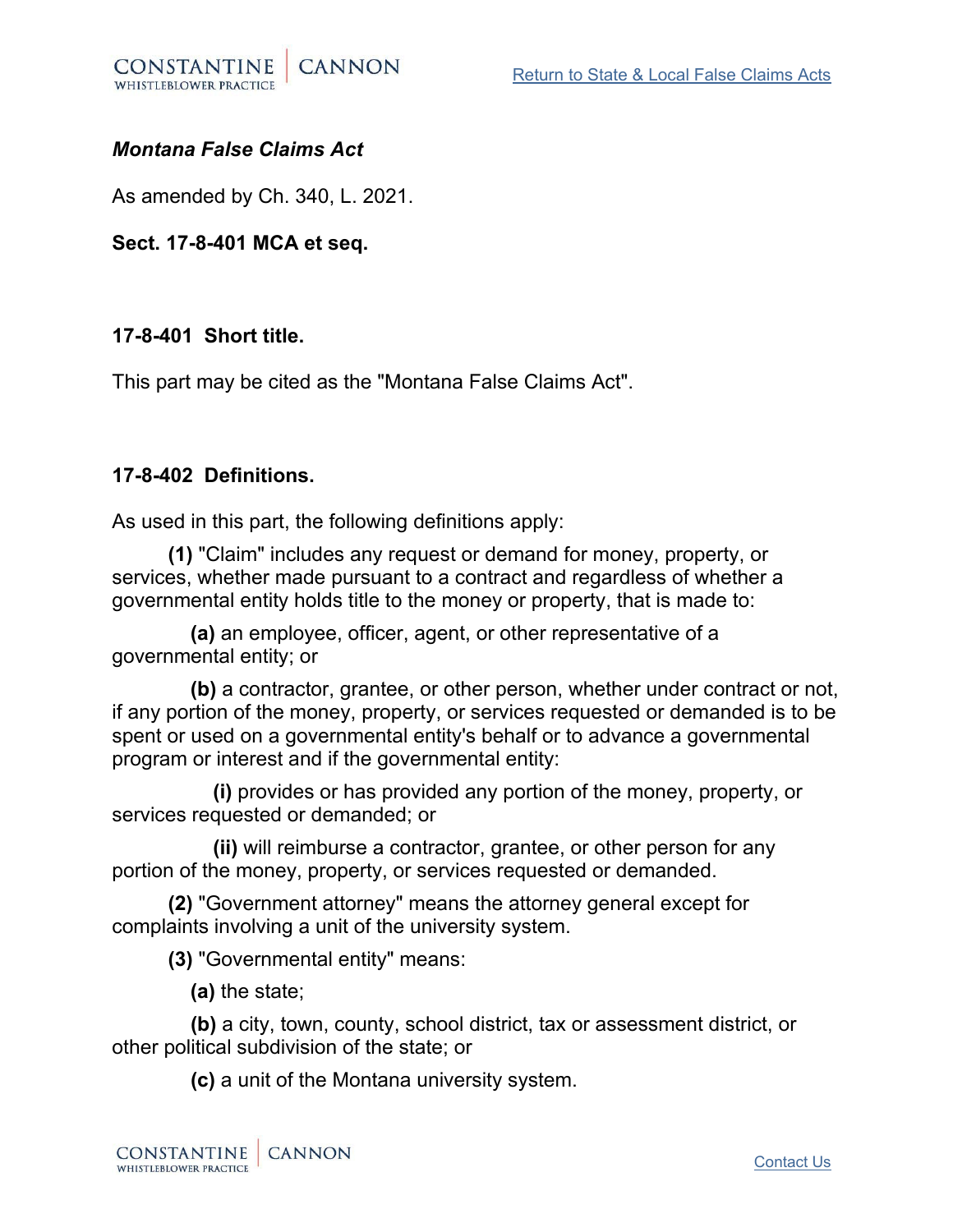or

 **(4)** (a) "Knowingly" means that a person, with respect to information, does any of the following:

**(i)** has actual knowledge of the information;

**(ii)** acts in deliberate ignorance of the truth or falsity of the information;

**(iii)** acts in reckless disregard of the truth or falsity of the information.

**(b)** A specific intent to defraud is not required.

 **(5)** "Material" means having a natural tendency to influence or be capable of influencing the payment or receipt of money, property, or services.

 **(6)** "Obligation" means an established duty, whether fixed or not, arising from:

 **(a)** an express or implied contractual, grantor-grantee, or licensorlicensee relationship;

**(b)** a fee-based or similar relationship;

**(c)** a statute or regulation; or

**(d)** the retention of any overpayment.

 **(7)** "Person" includes any natural person, corporation, firm, association, organization, partnership, limited liability company, business, trust, or other legal or business entity.

**(8)** "State" means the state of Montana.

## **17-8-403 False claims -- procedures -- penalties.**

**(1)** Except as provided in subsection (2), a person is liable to a governmental entity for a civil penalty of not less than \$ 5,500 and not more than \$ 11,000 for each act specified in this section, plus three times the amount of damages that a governmental entity sustains, along with expenses, costs, and attorney fees, if the person:

 **(a)** knowingly presents or causes to be presented a false or fraudulent claim for payment or approval;

 **(b)** knowingly makes, uses, or causes to be made or used a false record or statement material to a false or fraudulent claim;

**(c)** conspires to commit a violation of this subsection (1);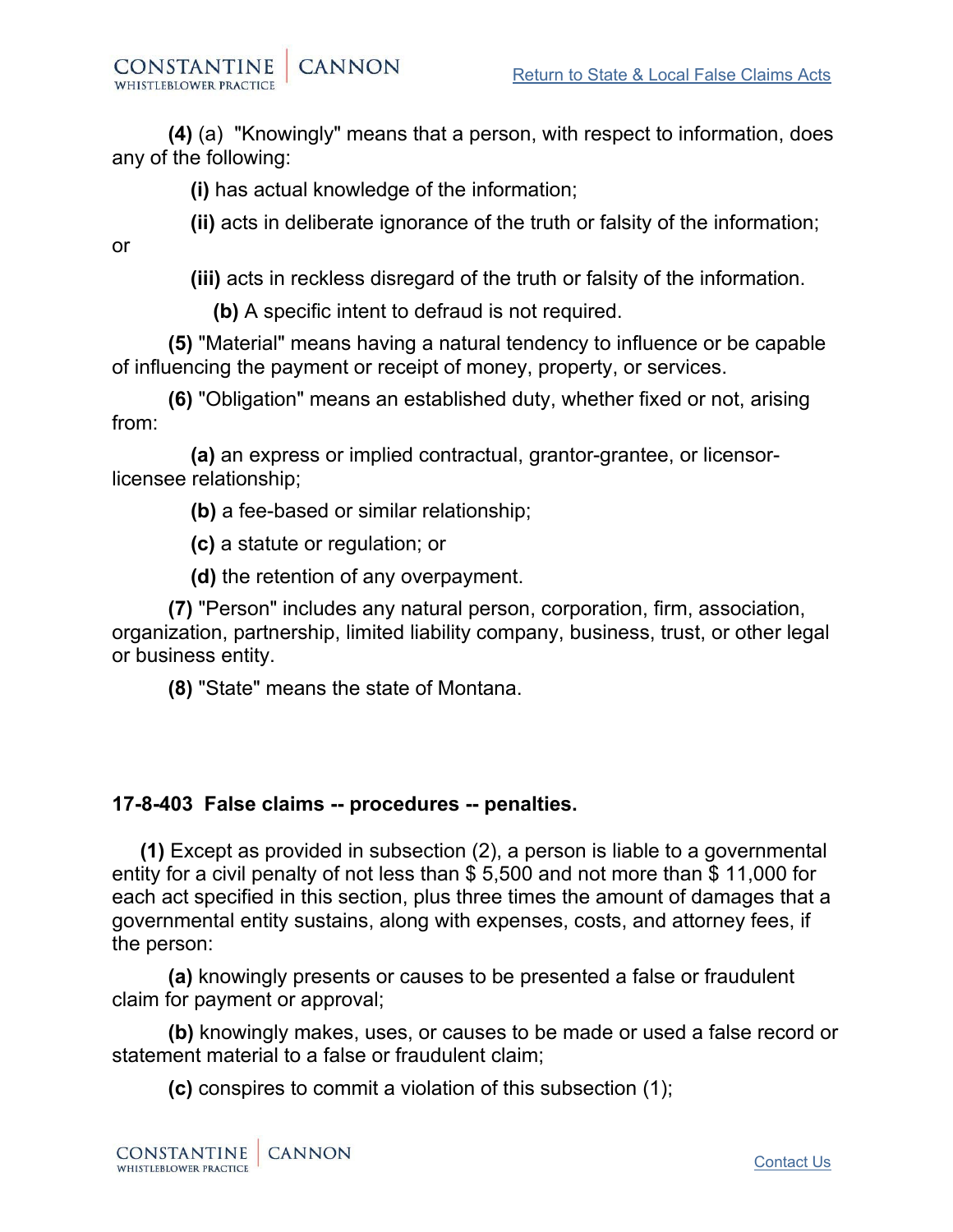**(d)** has possession, custody, or control of public property or money used or to be used by the governmental entity and knowingly delivers or causes to be delivered less than all of the property or money;

 **(e)** is authorized to make or deliver a document certifying receipt of property used or to be used by the governmental entity and, with the intent to defraud the governmental entity or to willfully conceal the property, makes or delivers a receipt without completely knowing that the information on the receipt is true;

 **(f)** knowingly buys or receives as a pledge of an obligation or debt public property of the governmental entity from any person who may not lawfully sell or pledge the property;

 **(g)** knowingly makes, uses, or causes to be made or used a false record or statement material to an obligation to pay or transmit money or property to a governmental entity or knowingly conceals or knowingly and improperly avoids or decreases an obligation to pay or transmit money or property to a governmental entity; or

 **(h)** as a beneficiary of an inadvertent submission of a false or fraudulent claim to the governmental entity, subsequently discovers the falsity of the claim or that the claim is fraudulent and fails to disclose the false or fraudulent claim to the governmental entity within a reasonable time after discovery of the false or fraudulent claim.

**(2)** In a civil action brought under 17-8-405 or 17-8-406, a court shall assess a civil penalty of not less than \$ 5,500 and not more than \$ 11,000 for each act specified in this section, plus not less than two times and not more than three times the amount of damages that a governmental entity sustains if the court finds all of the following:

 **(a)** The person committing the act furnished the government attorney with all information known to that person about the act within 30 days after the date on which the person first obtained the information.

 **(b)** The person fully cooperated with any investigation of the act by the government attorney.

 **(c)** At the time that the person furnished the government attorney with information about the act, a criminal prosecution, civil action, or administrative action had not been commenced with respect to the act and the person did not have actual knowledge of the existence of an investigation into the act.

**(3)** A person who violates the provisions of this section is also liable to the governmental entity for the expenses, costs, and attorney fees of the civil action brought to recover the penalty or damages.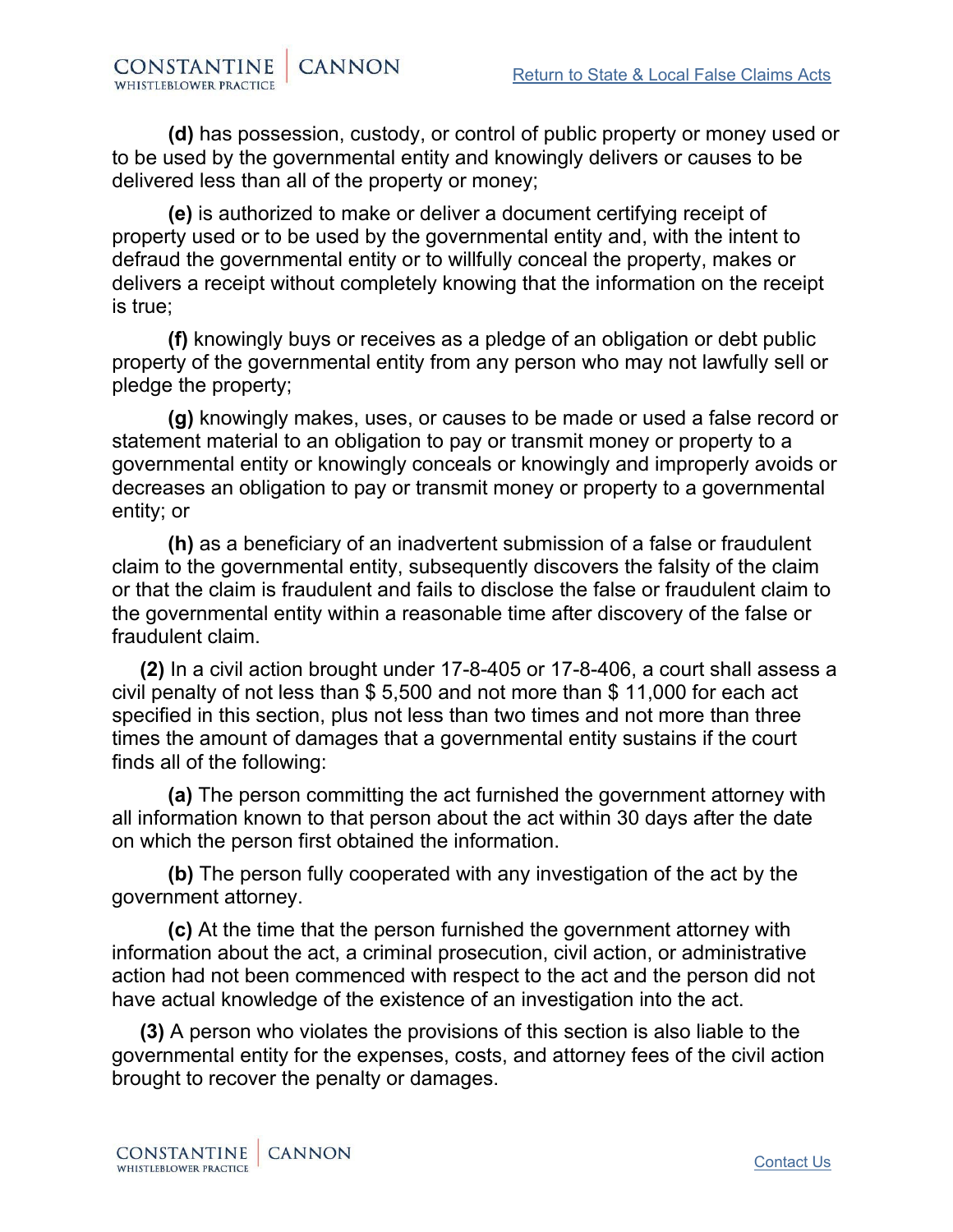**(4)** Liability under this section is joint and several for any act committed by two or more persons.

**(5)** This section does not apply to claims, records, or statements made in relation to claims filed with the state compensation insurance fund under Title 39, chapter 71, or to claims, records, payments, or statements made under the tax laws contained in Title 15 or 16 or made to the department of natural resources and conservation under Title 77.

**(6) (a)** A court shall dismiss an action or claim brought under 17-8-406, unless opposed by the governmental entity or unless the action is brought by the government attorney or the person who is the original source of the information, if substantially the same allegations or transactions alleged in the action or claim were publicly disclosed in:

 **(i)** a criminal, civil, or administrative hearing in which the governmental entity or an agent of the governmental entity is a party;

 **(ii)** a state legislative, state auditor, or other governmental entity report, hearing, audit, or investigation; or

**(iii)** the news media.

 **(b)** The production of a record pursuant to Article II, section 9, of the Montana constitution or [section 3] is not a public disclosure for purposes of this section.

 **(c)** For purposes of this subsection (6), "original source" means an individual who:

 **(i)** prior to a public disclosure, voluntarily disclosed to the governmental entity the information on which the allegations or transactions in a claim are based; or

 **(ii)** has knowledge that is independent of and materially adds to the publicly disclosed allegations and transactions and voluntarily provided the information to the governmental entity before filing an action.

**(7)** A person may not file a complaint or civil action brought under 17-8-406 against the state or an officer or employee of the state arising from conduct by the officer or employee within the scope of the officer's or employee's duties to the state unless the officer or employee has a financial interest in the conduct upon which the complaint or civil action arises.

**(8)** The amount of the civil penalty set forth in subsections (1) and (2) must be adjusted for inflation in a manner consistent with the Federal Civil Penalties Inflation Adjustment Act of 1990, Public Law 101-410.

**(9)** If a governmental entity does not intervene, the person who initiated the action has the same right to conduct the action as the government attorney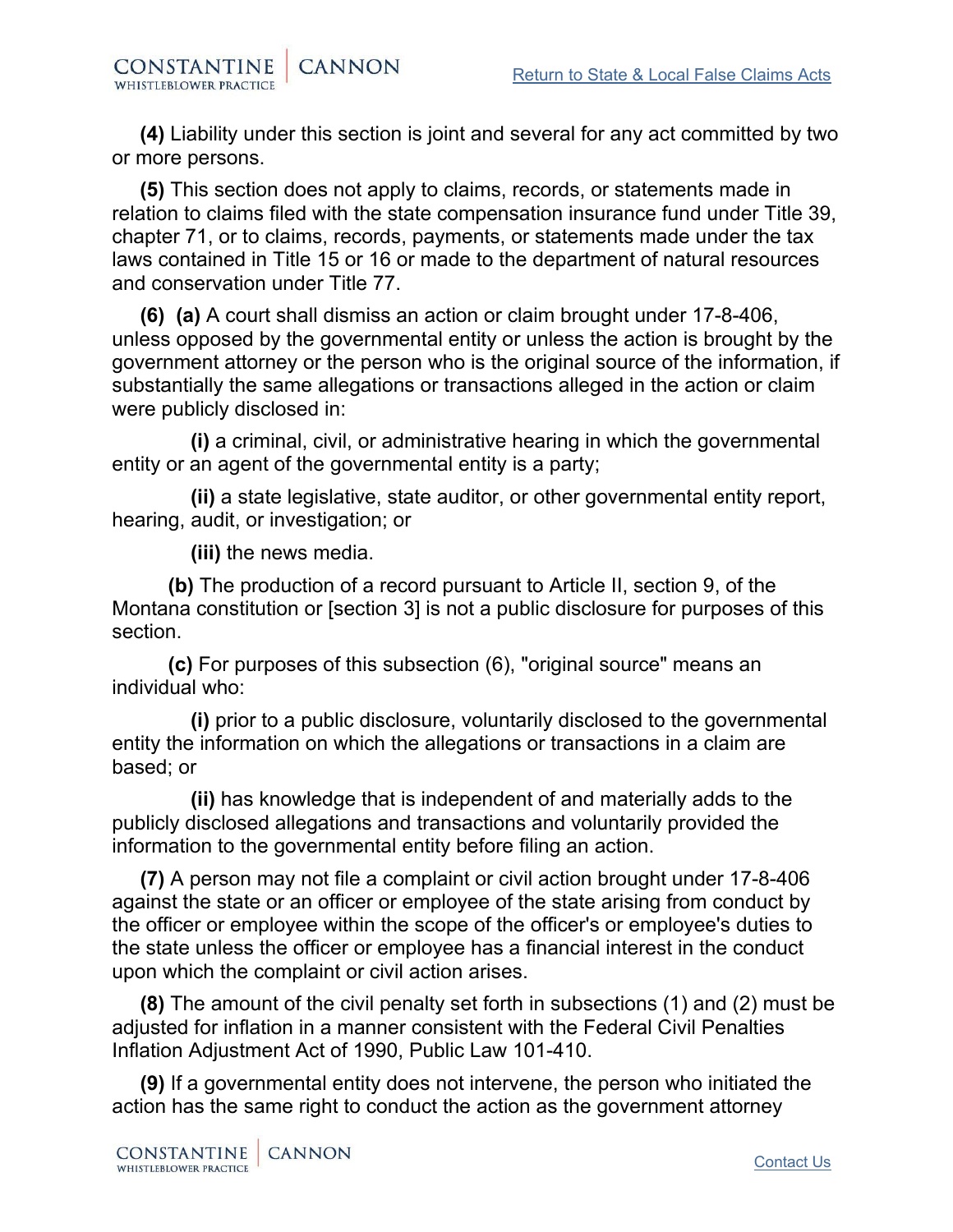would have had if the governmental entity had intervened, including the right to inspect government records and interview officers and employees of the governmental entity.

### **17-8-404 Limitation of actions.**

**(1)** A complaint or civil action filed under 17-8-405 or 17-8-406 must be brought by the later of:

**(a)** 6 years after the date on which the violation was committed; or

 **(b)** 3 years after the date when facts material to the right of action are known or reasonably should have been known by the official of the governmental entity charged with responsibility to act in the circumstances.

**(2)** In no event may an action brought pursuant to subsection (1)(b) be brought more than 10 years after the date on which the violation was committed.

**(3)** If the governmental entity elects to intervene in any action brought under 17-8-406, the complaint in intervention must relate back to the filing date of the original complaint to the extent that the governmental entity's claim arises out of the conduct, transactions, or occurrences set forth or attempted to be set forth in the original complaint.

## **17-8-405 Investigation and civil action by government attorney.**

The government attorney shall investigate an alleged violation of 17-8-403 and may file a civil action against any person who has violated or is violating 17-8- 403.

## **17-8-406 Complaint by person -- civil action.**

**(1)** A person may bring a civil action for a violation of 17-8-403 on behalf of the person and the governmental entity. The action must be brought in the name of the governmental entity. The action may be dismissed only if the court and the government attorney give written consent to the dismissal and provide their reasons for consenting to the dismissal.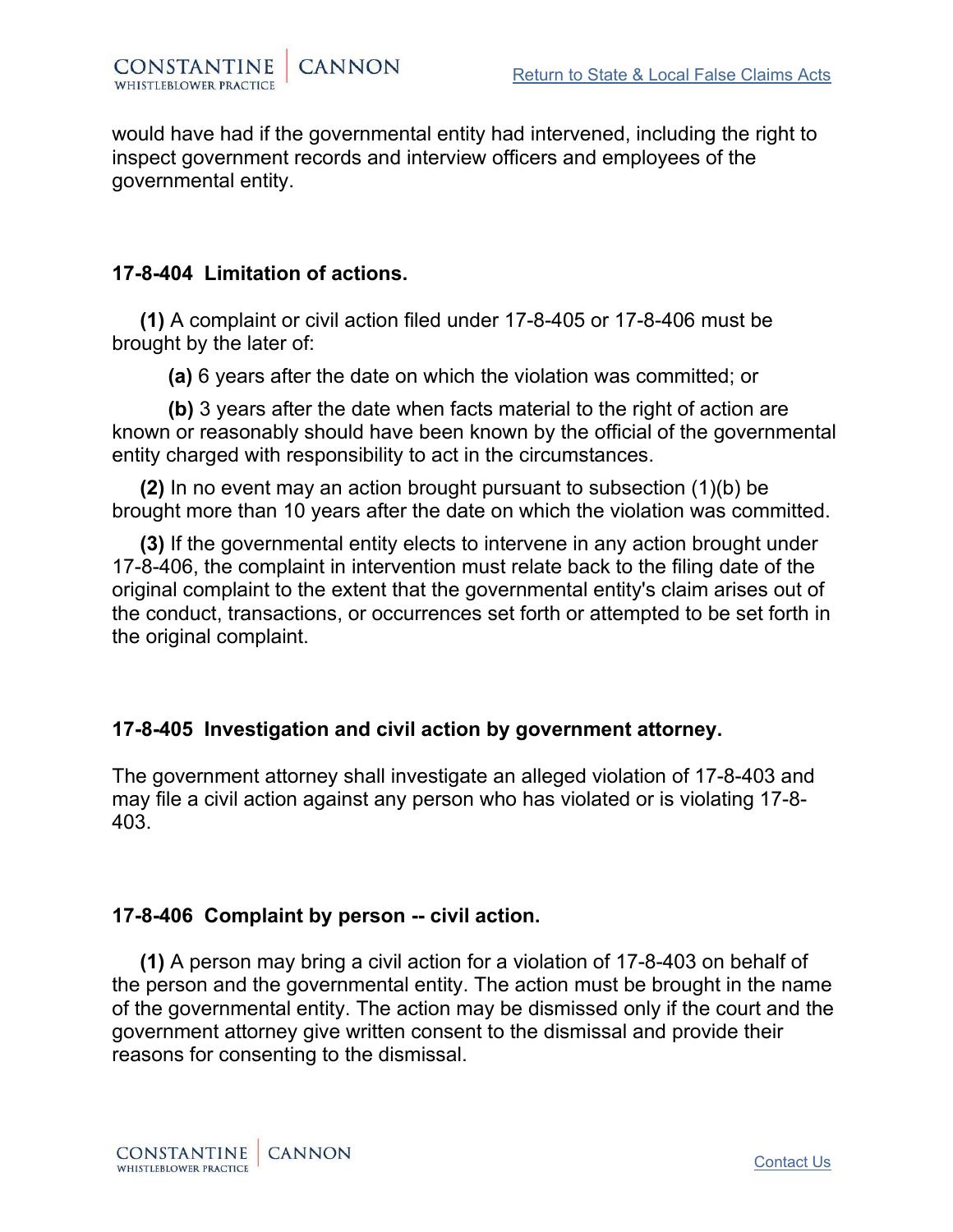**(2)** A copy of the complaint and written disclosure of substantially all material evidence and information that the person possesses must be served on the government attorney pursuant to Rule 4(c)(2)(C), (c)(2)(D), and (d) through (s) Montana Rules of Civil Procedure. The complaint must be filed under seal and must remain under seal for at least 60 days. The complaint may not be served upon the defendant until the court orders that it be served.

**(3)** Within 60 days after receiving the complaint and the material evidence and information, the government attorney may elect to intervene and proceed with the action or to notify the court that the government attorney declines to take over the action. If the government attorney declines to intervene or take over the action, the person bringing the action has the right to conduct the action. The government attorney may, for good cause shown, move the court for extensions of the time during which the complaint remains under seal.

**(4)** The defendant may not be required to respond to any complaint until 20 days after the complaint is unsealed and served upon the defendant pursuant to Rule 4(c)(2)(C), (c)(2)(D), and (d) through (s) Montana Rules of Civil Procedure.

**(5)** If the government attorney proceeds with the action, the government attorney has the primary responsibility for prosecuting the action and is not bound by an act of the person bringing the action. The person bringing the action has the right to continue as a party to the action subject to the limitations set forth in this part.

**(6)** If the government attorney elects not to proceed with the action and the person who initiated the action conducts it:

 **(a)** the person who initiated the action shall, upon the government attorney's request, serve the governmental entity with copies of all pleadings filed in the action and shall supply the government attorney with copies of all deposition transcripts at the government attorney's expense;

 **(b)** the court, without limiting the status and rights of the person initiating the action, may permit the government attorney to intervene at a later date upon a showing of good cause.

**(7)** When a person files a civil action pursuant to this section, no person other than the government attorney may intervene or bring a related action based on the facts underlying the pending action.

**(8)** Upon a showing by the government attorney that unrestricted participation during the course of the litigation by the person initiating the action would interfere with or unduly delay the government attorney's prosecution of the case or would be repetitious, irrelevant, or for purposes of harassment, the court may in its discretion impose limitations on the person's participation, including but not limited to: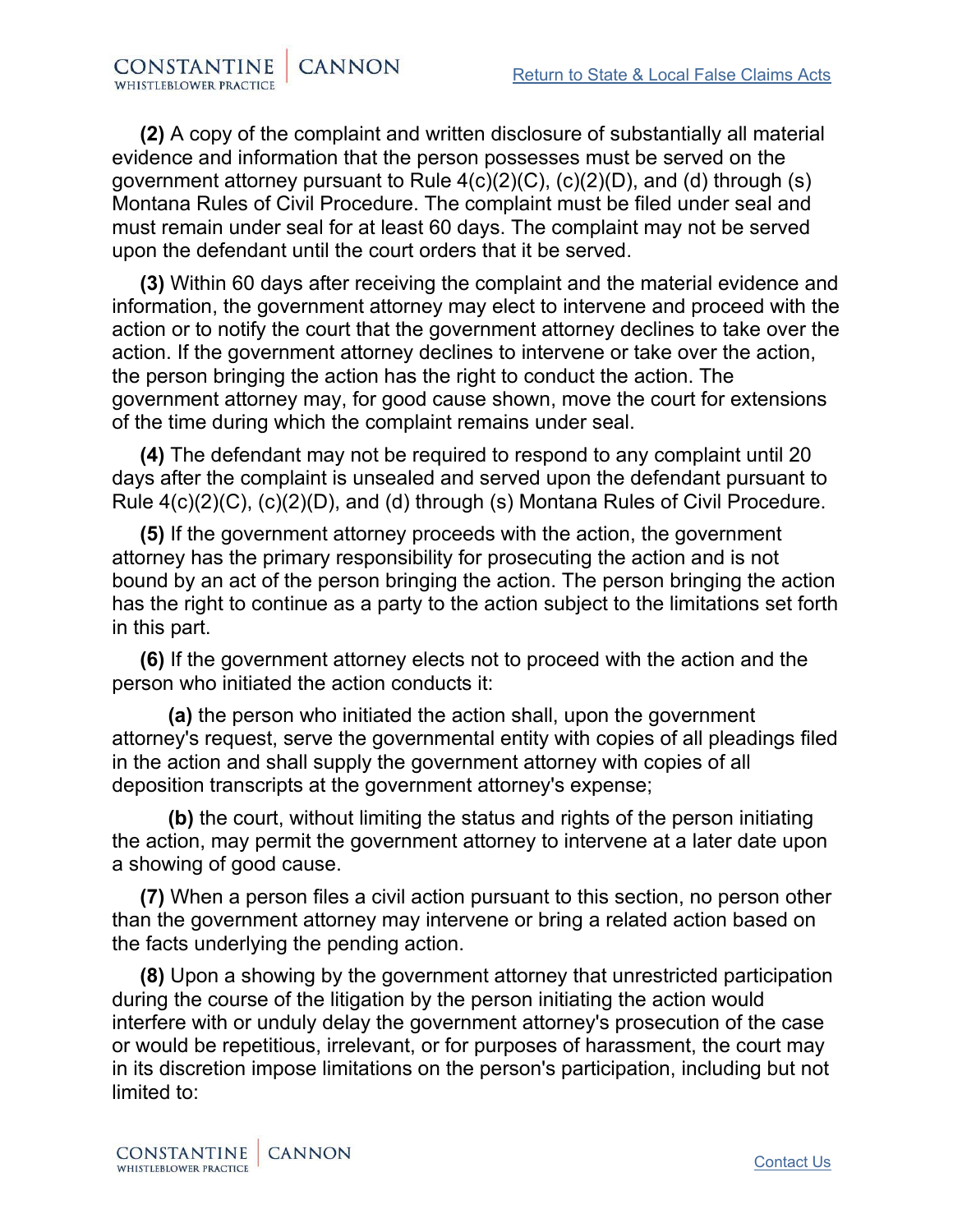- **(a)** limiting the number of witnesses the person may call;
- **(b)** limiting the length of testimony of witnesses called by the person;
- **(c)** limiting the person's cross-examination of witnesses; or
- **(d)** otherwise limiting the participation of the person in the litigation.

# **17-8-407 Dismissal of civil action.**

On the motion of the government attorney, the court may dismiss a civil action notwithstanding the objection of the person who initiated the action if the government attorney has notified the person of the filing of the motion to dismiss and the court has given the person an opportunity to oppose the motion and present evidence at a hearing.

## **17-8-408 Repealed.**

#### Sec. 11, Ch. 64, L. 2009. **17-8-409 Burden of proof -- effect of criminal conviction.**

**(1)** The plaintiff in an action under 17-8-405 or 17-8-406 shall prove each essential element of the cause of action, including damages, by a preponderance of the evidence.

**(2)** A person convicted of or who pleaded guilty or nolo contendere to a criminal offense may not deny the essential elements of the offense in an action under 17-8-405 or 17-8-406 that involves the same event or events as the criminal proceeding.

# **17-8-410 Distribution of damages and civil penalty.**

**(1)** Except as provided in subsection (2), if the government attorney proceeds with an action brought by a person pursuant to 17-8-406, the person must receive at least 15% but not more than 25% of the proceeds recovered and collected in the action or in settlement of the claim, depending on the extent to which the person substantially contributed to the prosecution of the action.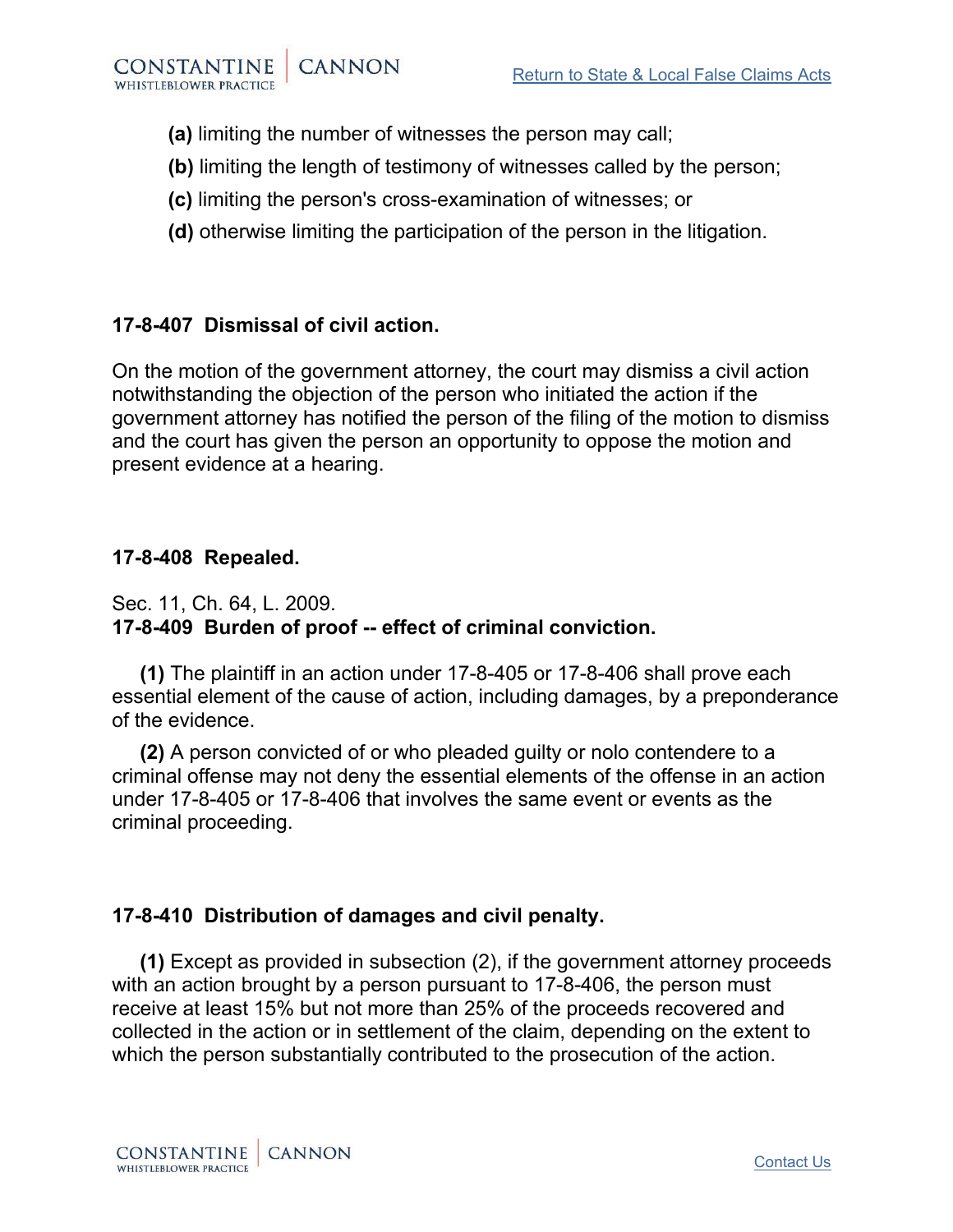**(2)** (a) The court may award an amount it considers appropriate but in no case more than 10% of the proceeds in an action that the court finds to be based primarily on disclosures of specific information, other than information provided by the person bringing the action, relating to allegations or transactions disclosed through:

**(i)** a criminal, civil, or administrative hearing;

 **(ii)** a legislative, administrative, auditor, or inspector general report, hearing, audit, or investigation; or

**(iii)** the news media.

 **(b)** In determining the award, the court shall take into account the significance of the information and the role of the person bringing the action in advancing the case to litigation.

**(3)** Any payment to a person bringing an action pursuant to this part may be made only from the proceeds recovered and collected in the action or in settlement of the claim. The person must also receive an amount for reasonable expenses that the court finds to have been necessarily incurred, plus reasonable attorney fees and costs. The expenses, fees, and costs must be awarded against the defendant.

**(4)** If the government attorney does not proceed with an action pursuant to 17- 8-406, the person bringing the action or settling the claim must receive an amount that the court decides is reasonable for collecting the civil penalty and damages on behalf of the government attorney or governmental entity. The amount may not be less than 25% or more than 30% of the proceeds recovered and collected in the action or settlement of the claim and must be paid out of the proceeds. The person must also receive an amount for reasonable expenses that the court finds were necessarily incurred, plus reasonable attorney fees and costs. All expenses, fees, and costs must be awarded against the defendant.

**(5)** Whether or not the government attorney proceeds with the action, if the court finds that the action was brought by a person who planned and initiated the violation of 17-8-403, the court may, to the extent the court considers appropriate, reduce or eliminate the share of the proceeds of the action that the person would otherwise receive pursuant to subsections (1) through (4) of this section, taking into account the role of the person in advancing the case to litigation and any relevant circumstances pertaining to the violation. If the person bringing the action is convicted of criminal conduct arising from the person's role in the violation of this part, the person must be dismissed from the civil action and may not receive any share of the proceeds of the action. The dismissal does not prejudice the right of the government attorney to continue the action.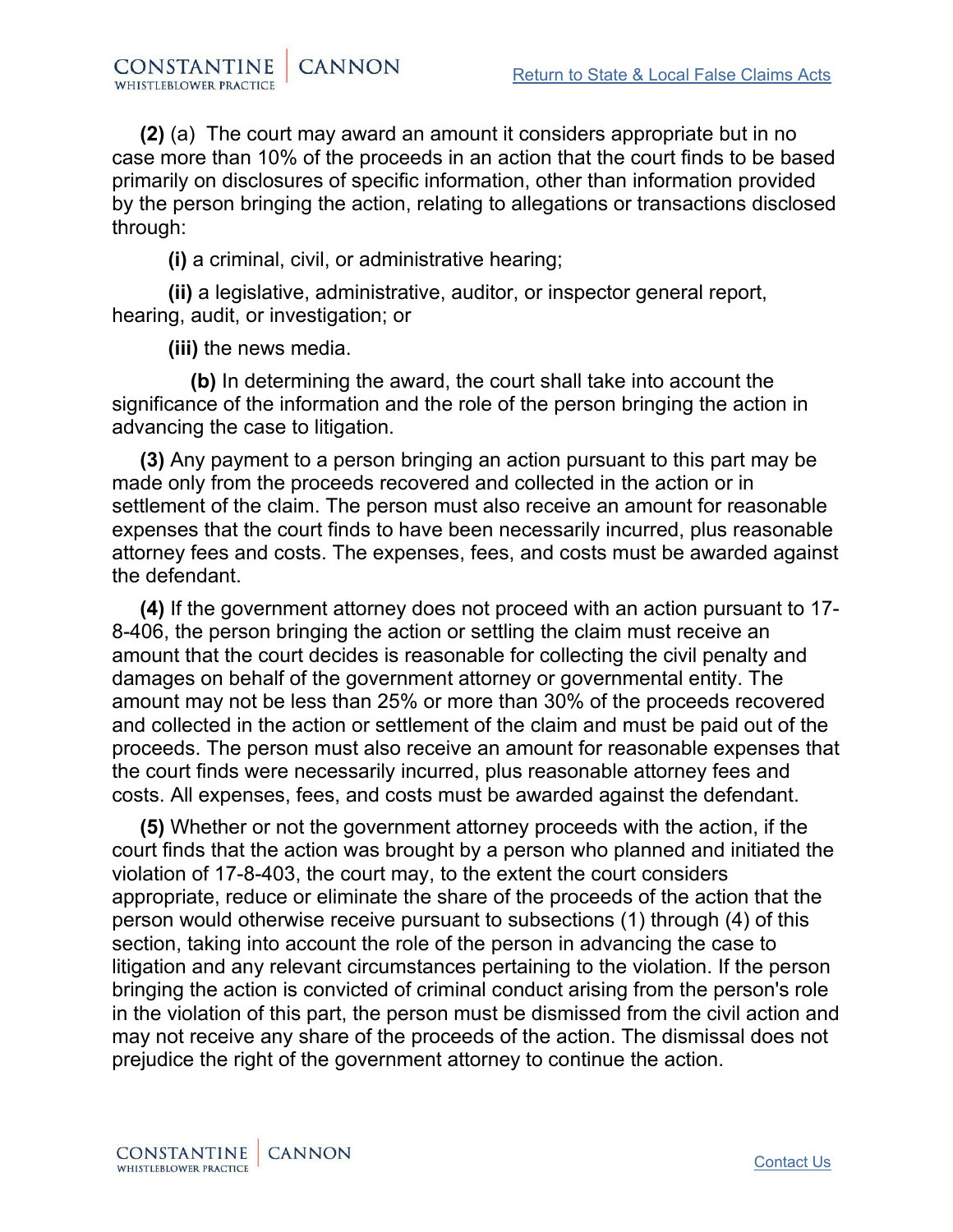**(6)** The governmental entity is entitled to any damages and civil penalty not awarded to the person. Any damages and civil penalties that remain after calculation and distribution to the person under subsections (1) through (5) must be distributed first to fully reimburse any losses suffered by the governmental entity as a result of the defendant's actions, and the remainder of the damages and any civil penalty must be deposited in the general fund of the governmental entity. Reimbursement must be made to the trust fund or program of the governmental entity that suffered the loss. If more than one trust fund or program suffered a loss and there are not enough recovered funds to fully reimburse each, then the distribution must be proportionate.

**(7)** Unless otherwise provided, the remedies or penalties provided by this part are cumulative to each other and to the remedies or penalties available under all other laws of the state.

## **17-8-411 Costs and attorney fees.**

The governmental entity that filed a civil action or intervened is entitled to reasonable costs and attorney fees if the action is settled favorably for the governmental entity or the governmental entity prevails. In an action in which outside counsel is engaged by a government attorney, the costs and attorney fees awarded to that counsel must equal the outside counsel's charges reasonably incurred for costs and attorney fees in prosecuting the action. In any other actions in which costs and attorney fees are awarded to the governmental entity, they must be calculated by reference to the hourly rate charged by the department of justice agency legal services bureau for the provision of legal services to state agencies, multiplied by the number of attorney hours devoted to the prosecution of the action, plus the actual cost of any expenses reasonably incurred in the prosecution of the action. A person who is a plaintiff or coplaintiff is entitled to reasonable expenses that the court finds to have been necessarily incurred, plus reasonable costs and attorney fees, if the action is settled favorably for the governmental entity or the governmental entity prevails in the action. A defendant in a civil action brought pursuant to this part who prevails in an action that is not settled and that the court finds was clearly frivolous or brought solely for harassment purposes is entitled to the defendant's reasonable costs and attorney fees. If the governmental entity does not intervene, it is not responsible for any of the defendant's fees and costs.

## **17-8-412 Retaliatory actions prohibited -- remedies.**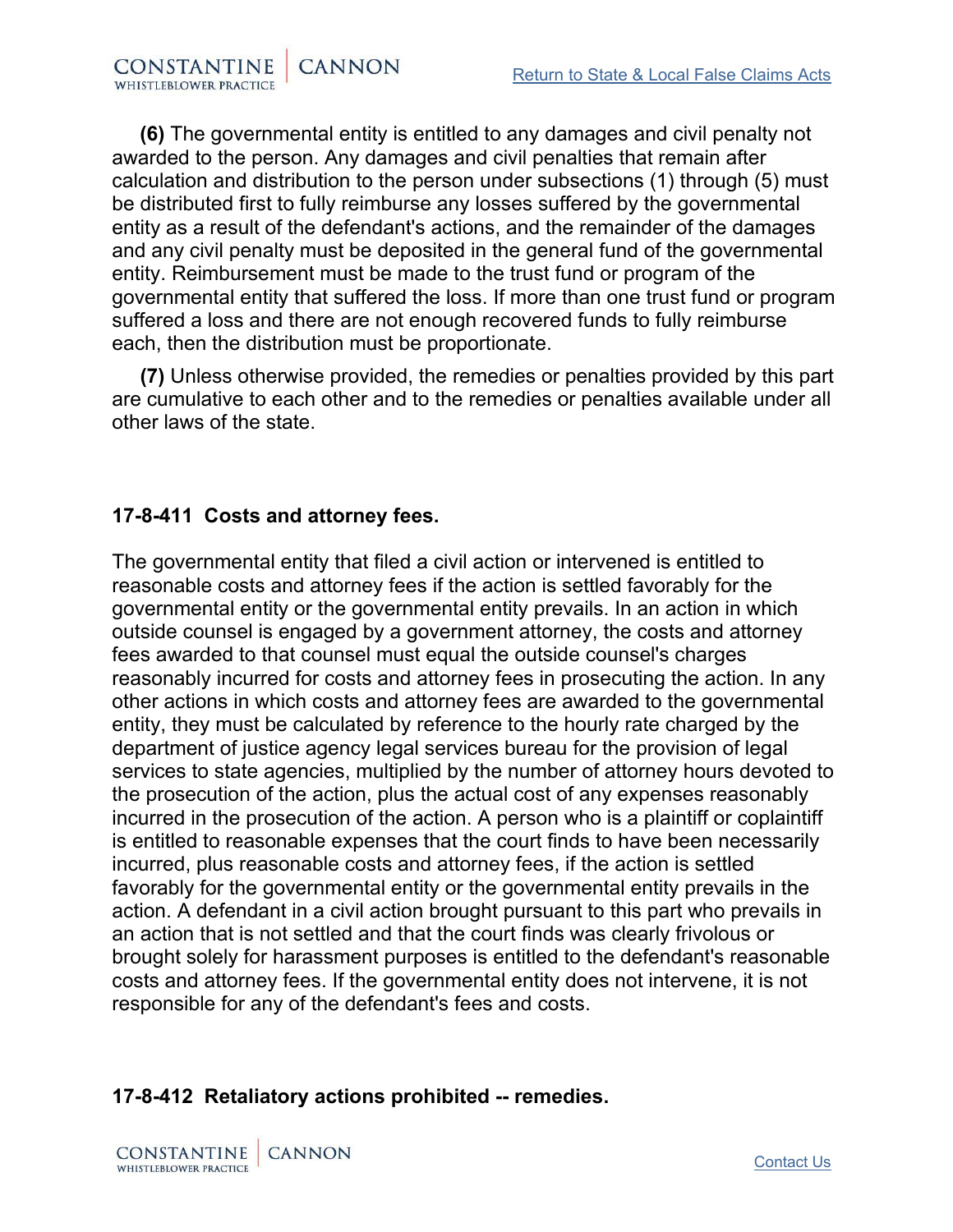**(1)** A governmental entity, private entity, or person may not adopt or enforce a rule, regulation, or policy preventing an employee, agent, or contractor from disclosing information to a government or law enforcement agency with regard to or from acting in furtherance of an investigation of a violation of 17-8-403 or an action brought pursuant to 17-8-405 or 17-8-406.

**(2)** A governmental entity, private entity, or person may not discharge, demote, suspend, threaten, harass, or deny promotion to or in any other manner discriminate against an employee, agent, or contractor in the terms and conditions of employment, agency, or contract because of the disclosure by the employee, agent, or contractor of information to a government or law enforcement agency pertaining to a violation of 17-8-403.

**(3)** An employee, contractor, or agent is entitled to all relief necessary to make the employee, contractor, or agent whole if the employee, contractor, or agent is discharged, demoted, suspended, threatened, harassed, or in any other manner discriminated against in the terms and conditions of employment because of lawful acts done by the employee, contractor, or agent or associated others in furtherance of an action under this part or other efforts to stop one or more violations of this part.

**(4)** Relief under subsection (3) includes reinstatement with the same seniority status the employee, contractor, or agent would have had but for the discrimination, two times the amount of back pay, interest on the back pay, and compensation for any special damages sustained as a result of the discrimination, including litigation costs and reasonable attorney fees. A civil action may be brought in the appropriate district court of the state for the relief provided in this subsection.

**(5)** A civil action under this section may not be brought more than 3 years after the date on which the retaliation occurred.

## **17-8-413 Settlement by government attorney.**

A government attorney may settle the case with a defendant notwithstanding the objections of the persons who initiated the action if the court determines, after a hearing, that the settlement is fair, adequate, and reasonable under the circumstances. Upon a showing of good cause, the hearing may be held in camera.